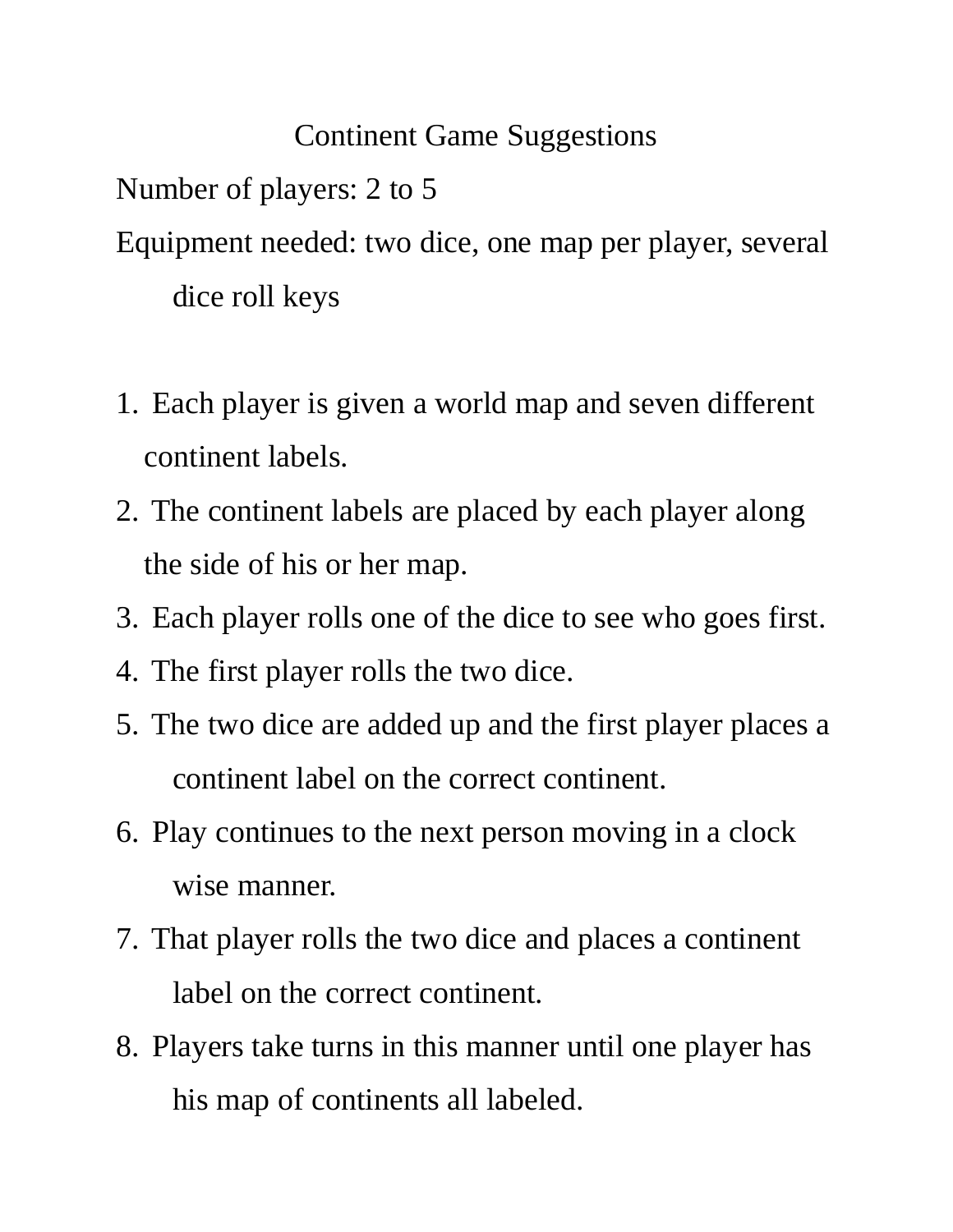| Africa | Asia                    | Oceania          | Antarctica |
|--------|-------------------------|------------------|------------|
| Europe | North<br>America        | South<br>America |            |
| Africa | Asia                    | Oceania          | Antarctica |
| Europe | North<br>America        | South<br>America |            |
| Africa | Asia                    | Oceania          | Antarctica |
| Europe | North<br>America        | South<br>America |            |
|        |                         |                  |            |
| Africa | Asia                    | Oceania          | Antarctica |
| Europe | <b>North</b><br>America | South<br>America |            |
| Africa | Asia                    | Oceania          | Antarctica |
| Europe | <b>North</b><br>America | South<br>America |            |
| Africa | Asia                    | Oceania          | Antarctica |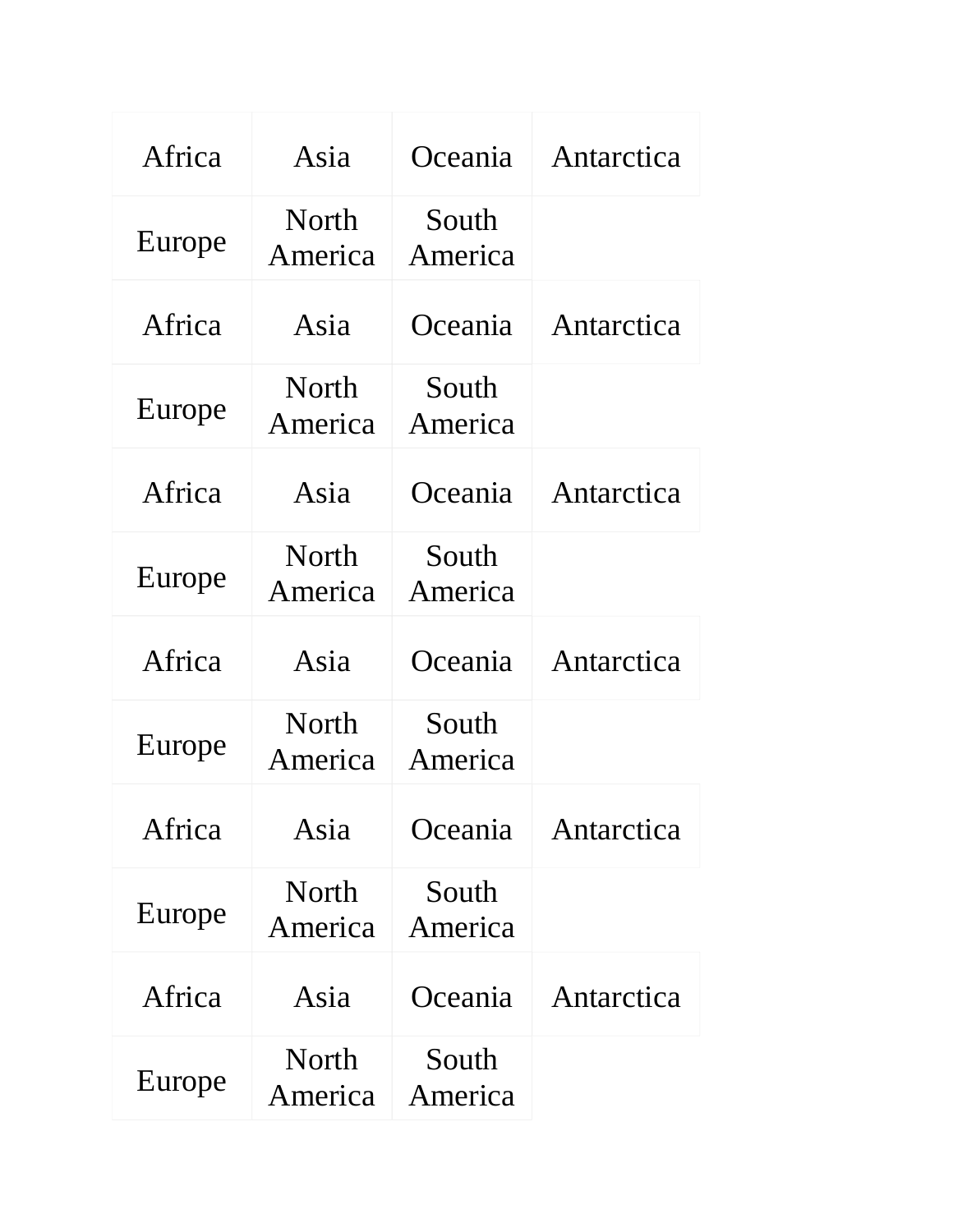|                | Dice Roll Key        |  |
|----------------|----------------------|--|
| Roll           | Continent            |  |
| $\overline{2}$ | <b>You Pick</b>      |  |
| 3              | Antarctica           |  |
| $\overline{4}$ | Europe               |  |
| 5              | Asia                 |  |
| 6              | <b>North America</b> |  |
| 7              | <b>You Pick</b>      |  |
| 8              | <b>South America</b> |  |
| 9              | Africa               |  |
| 10             | Oceania              |  |
| 11             | Antarctica           |  |
| 12             | <b>You Pick</b>      |  |
|                |                      |  |